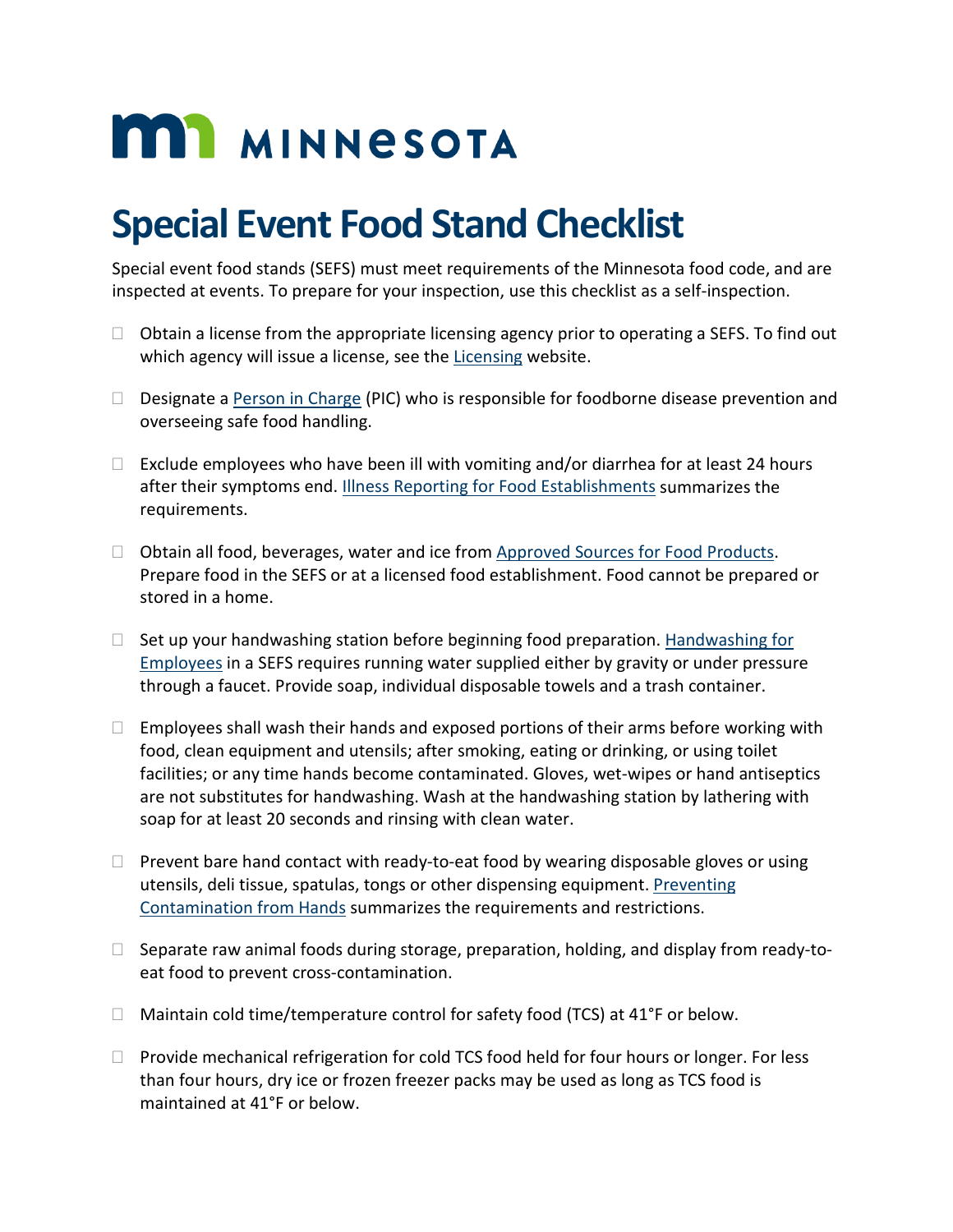## SPECIAL EVENT FOOD STAND

- $\Box$  Cook TCS food to safe internal [Temperature and Time Requirements for Food.](http://www.health.state.mn.us/communities/environment/food/docs/fs/timetempfs.pdf)
- Maintain hot TCS food at 135°F or above.
- $\Box$  Verify cold holding, cooking and hot holding temperatures with an accurate thermometer.
- $\Box$  Provide three containers for [Cleaning and Sanitizing.](http://www.health.state.mn.us/communities/environment/food/docs/fs/cleansanfs.pdf) Your containers must be big enough to wash, rinse and sanitize your largest piece of multiuse equipment.
- $\Box$  Mix sanitizer according to manufacturer's specifications. Verify correct concentration with a test kit.
- $\Box$  Store damp or soiled wiping cloths in an approved sanitizer at the required strength.
- $\Box$  Locate the SEFS away from possible environmental sources of contamination.
- $\Box$  Provide wall and ceiling surfaces to protect the SEFS from the weather and windblown dust and debris. Discontinue operation if protection fails.
- $\Box$  Set up the SEFS on a permanent or temporary surface that will effectively control dust and mud.
- $\Box$  Discard solid waste and wastewater properly. Provide an adequate number of receptacles for solid waste. Discarding wastewater onto the ground or into the storm sewer is not allowed.

## **Resources**

[Minnesota Department of Health Food Business](http://www.health.state.mn.us/foodbizsafety) Safety [\(www.health.state.mn.us/foodbizsafety\)](http://www.health.state.mn.us/foodbizsafety) [Licensing \(www.health.state.mn.us/](http://www.health.state.mn.us/communities/environment/food/license/index.html)communities/environment/food/license/index.html) [Person in Charge \(www.health.state.mn.us/](http://www.health.state.mn.us/communities/environment/food/docs/fs/picfs.pdf)communities/environment/food/docs/fs/picfs.pdf) Illness Reporting for Food [\(www.health.state.mn.us/](http://www.health.state.mn.us/people/foodsafety/dwi/empillfs.pdf)people/foodsafety/dwi/empillfs.pdf) [Approved Sources](http://www.health.state.mn.us/people/foodsafety/dwi/empillfs.pdf) for Food Products (www.health.state.mn.us/communities/environment/ food/docs/[fs/apprvdsrcefs.pdf\)](http://www.health.state.mn.us/communities/environment/food/docs/fs/apprvdsrcefs.pdf) Handwashing [for Employees \(www.health.state.mn.us/](http://www.health.state.mn.us/communities/environment/food/docs/fs/apprvdsrcefs.pdf)communities/environment/food/docs/ [fs/handwashfs.pdf\)](http://www.health.state.mn.us/communities/environment/food/docs/fs/handwashfs.pdf) [Preventing Contamination from Hands](http://www.health.state.mn.us/communities/environment/food/docs/fs/nohandcontfs.pdf) (www.health.state.mn.us/[communities/environment](http://www.health.state.mn.us/communities/environment/food/docs/fs/nohandcontfs.pdf)/food/docs/fs/nohandcontfs.pdf) [Temperature and Time Requirements](http://www.health.state.mn.us/communities/environment/food/docs/fs/timetempfs.pdf) for Food (www.health.state.mn.us/[communities/environment](http://www.health.state.mn.us/communities/environment/food/docs/fs/timetempfs.pdf)/food/docs/fs/timetempfs.pdf) [Cleaning and Sanitizing \(www.health.state.mn.us/](http://www.health.state.mn.us/communities/environment/food/docs/fs/cleansanfs.pdf)communities/environment/food/docs/fs/ cleansanfs.pdf)

2